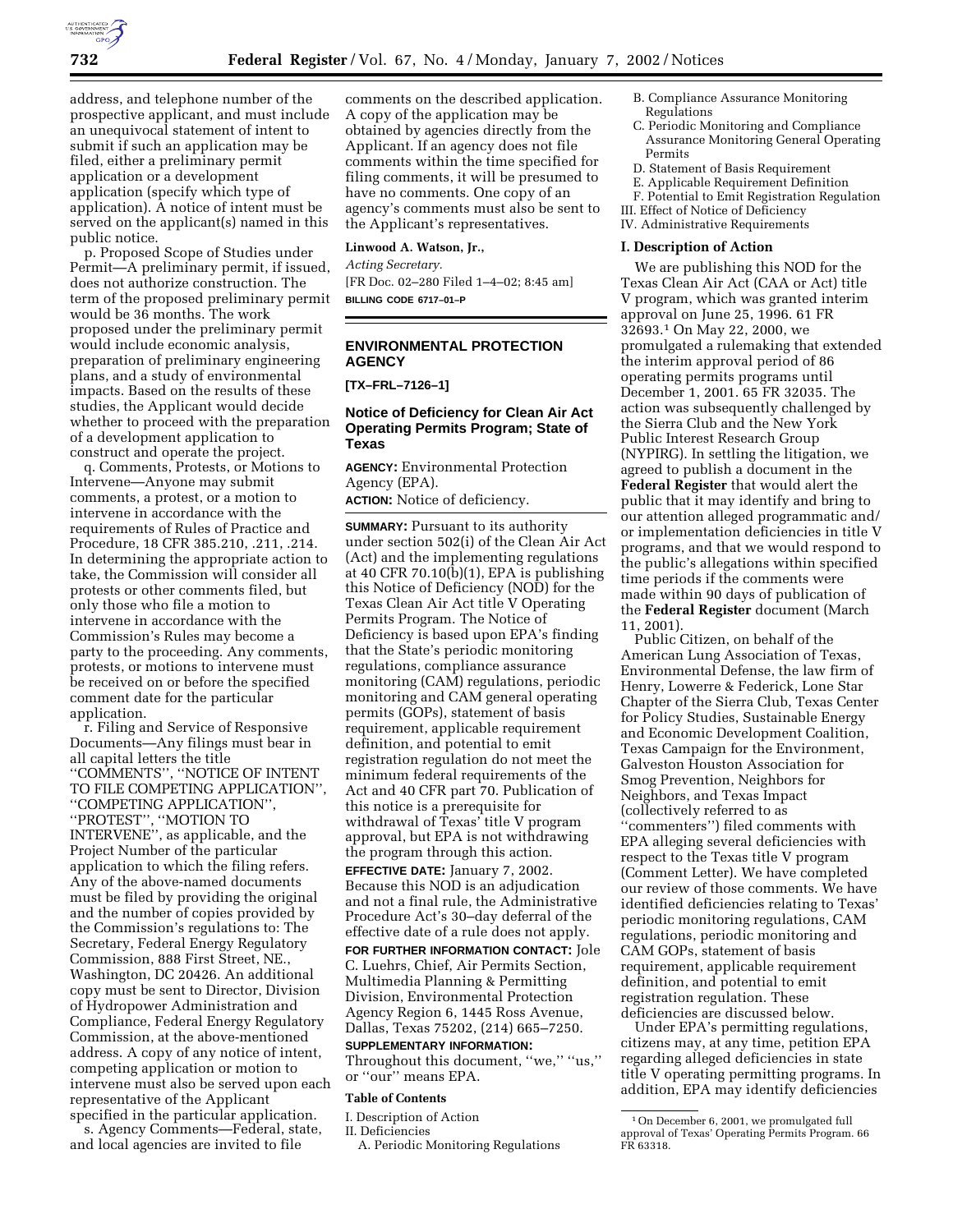on its own. If, in the future, EPA agrees with a new citizen petition or otherwise identifies deficiencies, EPA may issue a new NOD or take other affirmative actions.

#### **II. Deficiencies**

Below is a discussion of the comments that we have identified as deficiencies, and by this notice are requesting the State to correct the deficiencies.

### *A. Periodic Monitoring Regulations*

The commenters allege that instead of ensuring that every title V permit includes periodic monitoring, as required by 40 CFR 70.6(a)(3)(i)(B), 30 TAC 122.142(c) makes periodic monitoring optional because it only requires permits to include periodic monitoring ''as required by the executive director.'' 2 Further, the commenters contend that the Texas Natural Resource Conservation Commission's (TNRCC) rules specifically state that no facility need submit an application for periodic monitoring for approximately two years, or longer.3 Therefore, the commenters conclude that these provisions are inconsistent with federal requirements. The commenters also assert that TNRCC's failure to require timely periodic monitoring has caused the issuance of numerous defective title V permits. Comment Letter at 12.

According to TNRCC,

periodic monitoring is implemented in two phases. The first phase is at initial issuance for those emission limitations or standards with no monitoring, testing, recordkeeping, or reporting. The second phase is through the GOPs for those emission limitations or standards which only require a one-time test

 $330$  TAC 122.604(a)(1) & (2) provide that "for an emission unit that is subject to an emission limitation or standard on or before the issuance date of a periodic monitoring GOP containing the emission limitation or standard, the permit holder shall submit an application no later than 30 days after the end of the second permit anniversary following issuance of the periodic monitoring GOP. For an emission unit that becomes subject to an emission limitation or standard after the issuance date of a periodic monitoring GOP containing the emission limitation or standard, the permit holder shall submit an application no later than 30 days after the second permit anniversary following the date that the emission unit became subject to the emission limitation or standard.''

The provisions of 30 TAC Chapter 122, Subchapter G (§ 122.600–122.612) ''[do] not apply to emission limitations or standards for which the executive director has determined that the applicable requirement has sufficient periodic monitoring (which may consistent of recordkeeping \* \*.'' 30 TAC 122.602(b).

at start-up or when requested by the EPA. Each permit will contain periodic monitoring as appropriate.

26 *TexReg* 3747, 3785 (May 25, 2001).4

However, TNRCC's approach to implementing periodic monitoring does not comply with the requirements of part 70. The requirement for periodic monitoring is set forth in 40 CFR 70.6(a)(3)(i)(B), which requires that each permit must include:

where the applicable requirement does not require periodic testing or instrumental or noninstrumental monitoring (which may consist of recordkeeping designed to serve as monitoring), periodic monitoring sufficient to yield reliable data from the relevant time period that are representative of the source's compliance with the permit \* \* \*.

A review of the relevant Texas regulations reveals that Texas' periodic monitoring regulations do not meet the requirements of part 70 and must be revised. Under 30 TAC 122.600, the periodic monitoring requirements of 30 TAC 122.142(c) are implemented through a periodic monitoring GOP, or a periodic monitoring case by case determination, in accordance with 30 TAC Chapter 122, Subchapter G— Periodic Monitoring.5 TNRCC's use of a phased approach through the GOP process does not ensure that all permits have periodic monitoring *when they are issued*, as required by 40 CFR 70.6(a)(3)(i)(B). The regulations do not meet the requirements of part 70 because a facility does not have to apply for a periodic monitoring GOP until two years after the periodic monitoring GOP has been issued. 30 TAC 122.604(a)(1). Since the two year period starts after issuance of the GOP, a source's title V permit could be in effect for longer than two years before periodic monitoring is incorporated into the permit.6 Therefore, this regulatory deficiency must be corrected. TNRCC must revise its regulations to ensure that *all title V permits, including all GOPs, when issued,* contain periodic monitoring requirements that meet the requirements of 40 CFR 70.6(a)(3)(i)(B).

In addition, in implementing the periodic monitoring requirement,

TNRCC must ensure that each permit includes monitoring sufficient to assure compliance with the terms and conditions of the permit. *See* 40 CFR 70.6(c)(1).7 Each permit must also include periodic monitoring sufficient to yield reliable data from the relevant time period that are representative of the source's compliance with the permit. *See* 40 CFR 70.6(a)(3)(i)(B). Thus, if the periodic monitoring for a particular applicable requirement is inadequate to assure compliance with the terms and conditions of the permit, 40 CFR 70.6(c)(1) and 30 TAC  $122.142(b)(2)(B)(ii)$  require TNRCC to provide enhanced monitoring to assure compliance with the permit.

#### **B. Compliance Assurance Monitoring Regulations**

The commenters allege that TNRCC's permit content rules do not require that title V permits include testing and monitoring sufficient to assure compliance. Instead, the rules provide that applications for CAM need not be submitted for approximately two years, and maybe longer. 30 TAC 122.704.8 Thus, the commenters assert that TNRCC's failure to require sufficient testing and monitoring in its title V permits is a defect in its title V program and has resulted in the issuance of many ineffective and incomplete title V permits. Comment Letter at 12—14.

According to TNRCC, CAM, like periodic monitoring, is also being implemented in a phased approach:

Where the applicable requirement already requires periodic testing or instrumental or noninstrumental monitoring, however, \* \* \* the periodic monitoring rule in § 70.6(a)(3) does not apply even if that monitoring is not sufficient to assure compliance. In such cases, the separate regulatory standard at § 70.6(c)(1) applies instead. By its terms, § 70.6(c0(1)—like the statutory provisions it implements—calls for sufficiency reviews of periodic testing and monitoring in applicable requirements, and enhancement of that testing or monitoring through the permit as necessary to be sufficient to assure compliance with the terms and conditions of the permit. *In the Matter of Pacificorp's Jim Bridger and Naughton Electric Utility Steam Generating Plants*, Petition No. VIII–00–1 at 18–19 (Administrator November 16, 2000).

8 30 TAC 122.704(a)(1) & (2) provide that ''for an emission unit that subject to this subchapter on or before the issuance unit that subject to this subchapter on or before the issuance date of a CAM GOP containing an emission limitation or standard that applies to that emission unit, the permit holder shall submit an application no later than 30 days after the end of the second permit anniversary following issuance of the CAM GOP. For an emission unit that becomes subject to this subchapter after the issuance date of a CAM GOP that applies to that emission unit, the permit holder shall submit an application no later than 30 days after the second permit anniversary following the date that the emission unit became subject to this subchapter.''

<sup>2</sup> 30 TAC 122.142(c) provides that ''each permit shall contain periodic monitoring requirements, as required by the executive director, that are designed to produce data that are representative of the emission unit's compliance with the applicable requirements.''

<sup>4</sup>However, a one-time test is not considered periodic monitoring. *Appalachian Power Company v. EPA*, 208 F.3d 1015, 1028 (D.C. Cir. 2000).

<sup>5</sup> 30 TAC 122.600(b) does allow TNRCC to establish periodic monitoring requirements through the permitting process for specific emission limitations or standards to satisfy 30 TAC 122.142(c).

<sup>6</sup> If the emission unit becomes subject to an emission limitation or standard after the issuance date of a period monitoring GOP, the permit holder must submit the application no later than 30 days after the end of the second permit anniversary following the date that the emission unit became subject to the emission limitation or standard. 30 TAC 122.604(a)(2).

<sup>7</sup>Also note that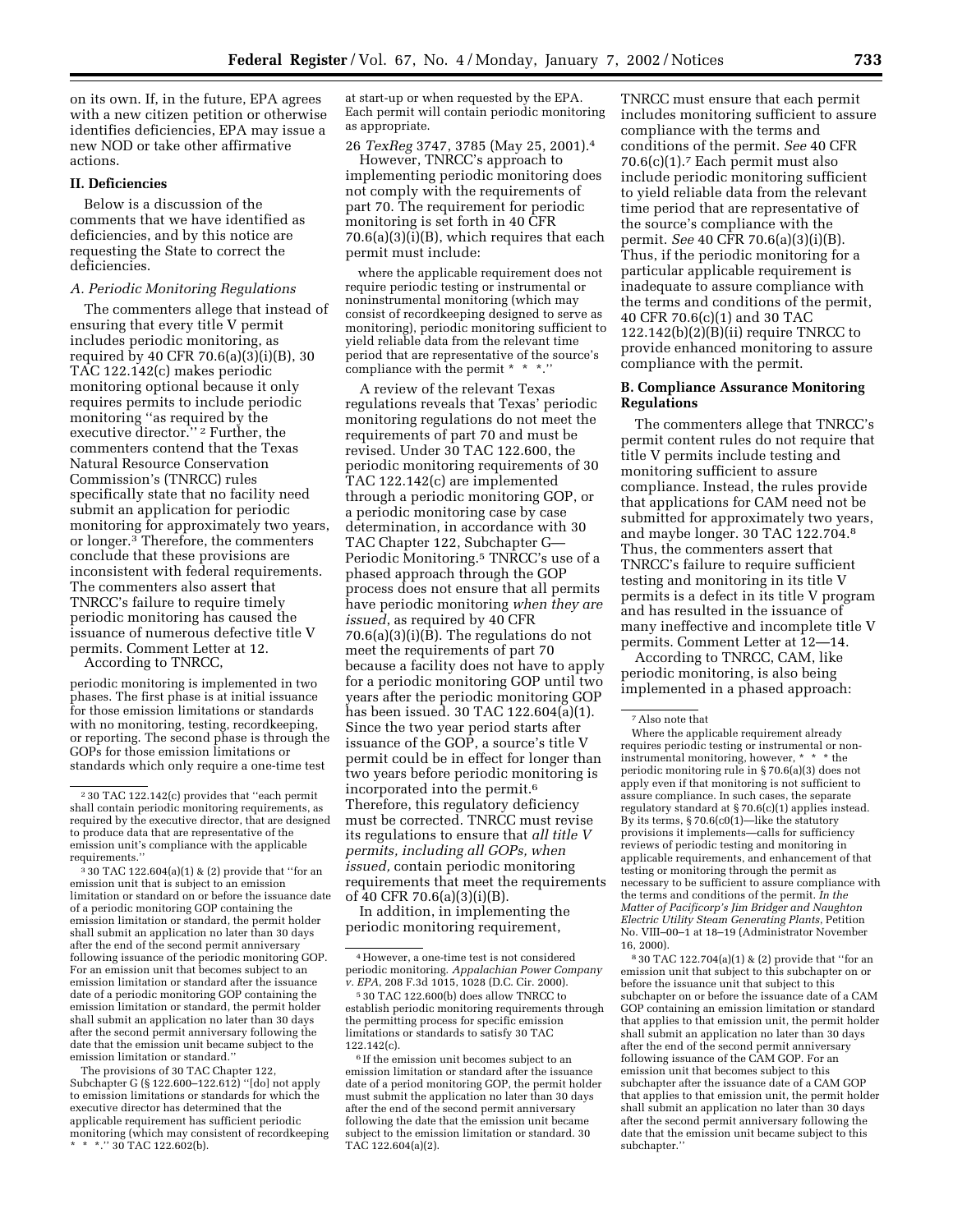The executive director is implementing CAM and periodic monitoring through a phased approach based on permit issuance and SIC codes. The commission considered several factors when developing the schedule for application due dates. Due to the technical requirements in 40 CFR part 64, compliance with CAM and periodic monitoring may require permit holders to purchase and install new equipment or conduct performance testing. The application submittal schedule should allow permit holders a reasonable amount of time to budget for, purchase, install, and test equipment necessary to comply with CAM and periodic monitoring requirements. Furthermore, the schedule allows the executive director time to develop comprehensive monitoring options for inclusion in various CAM and periodic monitoring GOPs issued over time. Finally, under the schedule, permit holders will submit applications to the executive director in manageable numbers throughout each calendar year. The executive director will be able to review these applications in a more timely fashion than if all applications were due at the same time.

## 26 *TexReg* at 3786–87.

CAM is implemented through 40 CFR part 64 and 40 CFR 70.6(a)(3)(i)(A). 40 CFR 64.5 provides that CAM applies at permit renewal unless the permit holder has not filed a title V permit application by April 20, 1998, or the title V permit application has not been determined to be administratively complete by April 20, 1998. CAM also applies to a title V permit holder who filed a significant permit revision under title V after April 20, 1998. However, in this case, CAM would only apply to pollutant specific emission units for which the proposed permit revision is applicable.

40 CFR 70.6(a) $(3)(i)(A)$  requires that each permit include ''all monitoring and analysis procedures or test methods required under applicable monitoring and testing requirements, including part 64 of this chapter [CAM]  $* * * "$ 

The TNRCC implements CAM through either CAM GOPs or a CAM case-by case determination, in accordance with 30 TAC Chapter 122, Subchapter G—Compliance Assurance Monitoring. 30 TAC 122.700(a). The TNRCC's use of a phased approach does not ensure that all permits will have the CAM required by 40 CFR  $70.6(a)(3)(i)(A)$ , according to the schedule in 40 CFR 64.5 because a facility does not have to apply for a CAM GOP until two years after the CAM GOP has been issued. Since the two year period starts after issuance of the GOP, a source's title V permit could be renewed (or a significant permit revision issued) before CAM is incorporated into the permit.<sup>9</sup> The

TNRCC regulations do not meet the requirements of the Act and part 70 and TNRCC must revise its regulations to ensure that all title V permits, including all GOPs, will have the CAM required by CFR 70.6(a)(3)(i)(A), according to the schedule in 40 CFR 64.5.

# *C. Periodic Monitoring and Compliance Assurance Monitoring General Operating Permits*

The commenters allege that periodic monitoring and CAM are permit conditions which are required to be included in each title V permit. The TNRCC, however, is issuing title V permits without periodic monitoring or CAM, and allowing facilities to utilize the GOP process to adopt periodic monitoring and CAM. The commenters assert that because periodic monitoring and CAM are permit conditions, and not operating permits, the periodic monitoring and CAM GOPs do not comply with the requirement in 40 CFR 70.6(d) that GOPs must ''comply with all requirements applicable to other part 70 permits.'' For example, the commenters claim the periodic monitoring and CAM GOPs do not include enforceable emission limitations and standards, a schedule of compliance, and a requirement that the permittee submit to the permitting authority no less often than every six months, the results of any required monitoring, as required by title V. The commenters also assert that the CAM and periodic monitoring GOPs do not apply to ''numerous similar sources'', as required by 40 CFR 70.6(d). They apply statewide to any source that has to comply with applicable requirements which are listed in the GOP. Therefore, the commenters believe that CAM and periodic monitoring GOPs simply do not meet title V's definition of or requirements for general permits. Comment Letter at 21–22.

The TNRCC argues that

the CAM and periodic monitoring GOPs were not designed to mimic a [site operating permit (SOP)]; therefore, the content will not be identical to the requirements of 40 CFR 70.6(a) and (b). The CAM and periodic monitoring GOPs are unique in that the information submitted will become a part of the existing SOP or GOP and are supplemental to an existing operating permit. The commission believes that Part 70 implements the requirements listed in 42 U.S.C. 7661b, Permit Applications. The commission believes its application requirement is consistent with 40 CFR 70.6(a) and (b). These requirements have been

incorporated into a previously issued SOP or GOP and are not required for CAM or periodic monitoring GOP applications.

## 26 *TexReg* at 3786.

The TNRCC's use of GOPs to implement periodic monitoring and CAM does not comply with part 70. The requirements for GOPs are set forth in 40 CFR 70.6(d). 40 CFR 70.6(d)(1) provides that ''any general permit shall comply with all requirements applicable to other part 70 permits.'' The requirements for part 70 permits are set forth in 40 CFR 70.6. A review of Periodic Monitoring GOP No. 1 and CAM GOP No. 1 shows that the terms and conditions of these GOPs only relate to the respective monitoring requirements, monitoring options, and related monitoring requirements for certain applicable requirements.10 Thus, they are missing a number of the requirements of 40 CFR 70.6, and therefore do not meet the requirements for GOPs set forth in 40 CFR 70.6(d). The fact that the missing requirements may be in another permit or permit application is irrelevant. 40 CFR 70.6(d) requires that all the requirements of 40 CFR 70.6 be included in a GOP. Therefore, Texas must revise its regulations to ensure that each GOP issued includes all of the requirements in 40 CFR 70.6, including the periodic monitoring and CAM requirements discussed in Sections II.A. and B above.11 Furthermore, Texas must ensure that any GOP issued covers similar sources, as required by 40 CFR 70.6(d).

## *D. Statement of Basis Requirement*

The commenters claim that TNRCC's rules do not require that it prepare and make available a statement setting forth the ''legal and factual basis for the draft permit conditions (including references to the applicable statutory or regulatory provisions)'', otherwise known as a ''statement of basis''.12 Further, the commenters assert that there have been no statements of basis in the title V facility files they have reviewed. The files, however, do include a ''Technical Summary'', which includes a process description and tracks the facility's movement through the permitting process. The commenters claim that these ''Technical Summaries'' do not

<sup>9</sup> If the emission unit that becomes subject to Subchapter G after the issuance date of a CAM GOP

that applies to that emission unit, the permit holder must submit an application no later than 30 days after the second permit anniversary following the date that the emission unit became subject to this subchapter. 30 TAC 122.704(a)(2).

<sup>10</sup>Periodic monitoring GOP No. 1 and CAM GOP No. 1 apply to nine different New Source Performance Standards, 40 CFR part 60, Subparts F, Y, CC, DD, HH, LL, NN, OOO, PPP; 30 TAC 111.111 (Visible Emissions), 30 TAC 111.151 (Emission Limits on Nonagricultural Processes), and 30 TAC 111.171 (Emission Limits on Agricultural Processes).

<sup>11</sup> Inclusion of CAM in GOPs is subject to the schedule set forth in 40 CFR 64.5.

<sup>12</sup> 40 CFR 70.7(a)(5).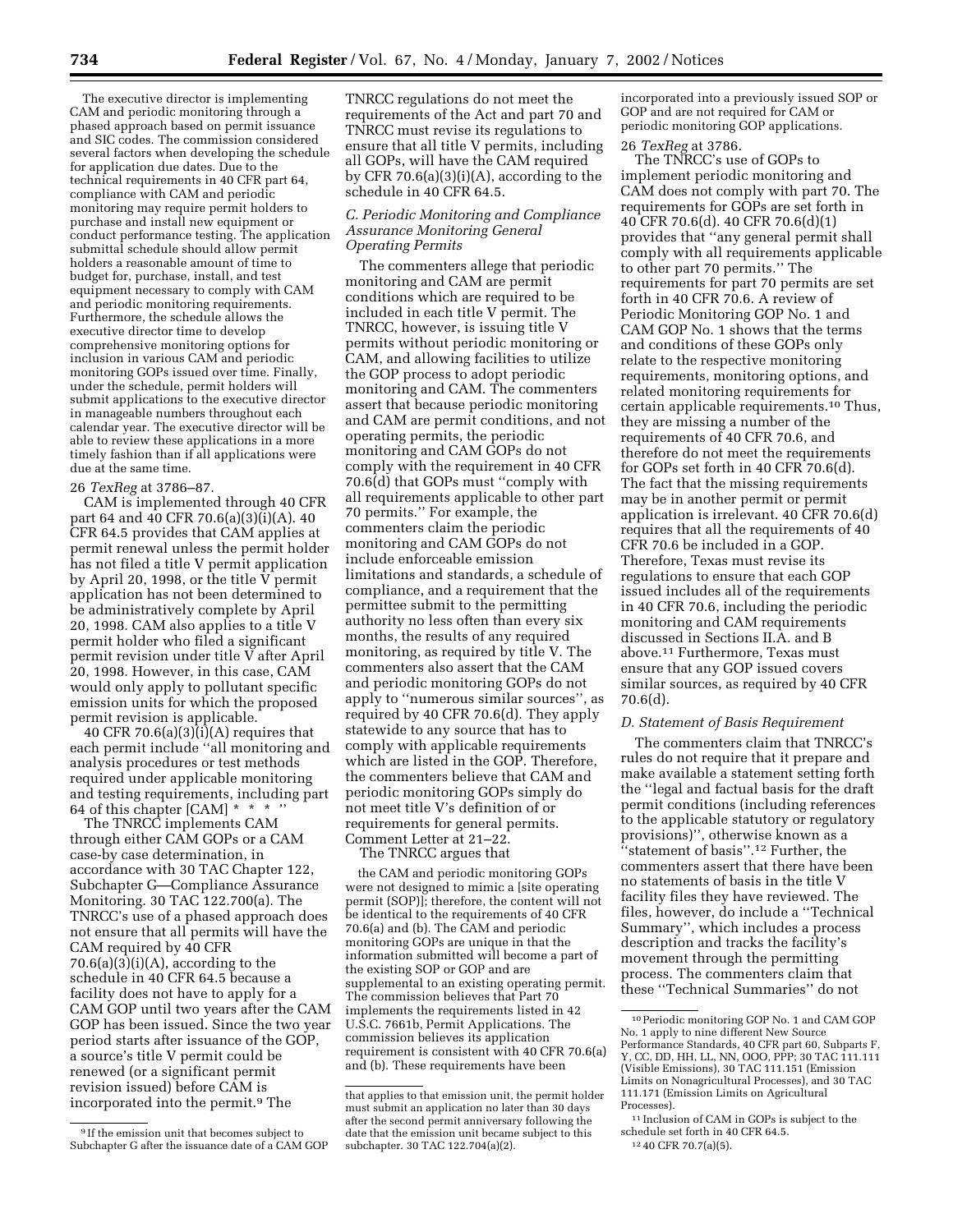explain the basis for the draft permit conditions. Therefore, the commenters contend that EPA should require TNRCC to prepare a statement of basis that meets the part 70 requirements. Comment Letter at 21–22.

According to TNRCC:

[t]he executive director does not prepare a specific ''statement of basis'' for each permit, but rather has implemented this Part 70 provision by developing a permit that states a regulatory citation for each applicable requirement. The commission is unaware of any self-implementing statutory requirements that do not have parallel regulatory provisions. These permit conditions are based on the application and the technical review which includes a site inspection. The commission believes including this detail in the permits meets the requirements of Part 70 for including a statement of basis.

## 26 *TexReg* at 3769–70.

The TNRCC's approach to the ''statement of basis'' requirement does not comply with the requirements of part 70. 40 CFR 70.7(a)(5) requires that ''[t]he permitting authority shall provide a statement that sets forth the legal and factual basis for the draft permit conditions (including references to the applicable statutory or regulatory provisions). The permitting authority shall send this statement to EPA and to any other person who requests it.'' For example, in the *Fort James Camas Mill* title V Petition Response, EPA stated that this section required that ''the rationale for the selected monitoring method must be clear and documented in the permit record.'' *In the Matter of Fort James Camas Mill*, Petition No. X– 1999–1 at 8 (Administrator December 22, 2000).

Our review of TNRCC's regulations reveals that there is no state regulation corresponding to 40 CFR 70.7(a)(5). The ''Technical Summaries'' do not set forth the legal and factual basis for the draft permit conditions. Furthermore, the elements of the statement of basis may change depending on the type and complexity of the facility, and would also be subject to change because of future regulatory revisions. Accordingly, a statement of basis should include, but is not limited to, a description of the facility, a discussion of any operational flexibility that will be utilized at the facility, the basis for applying the permit shield, any federal regulatory applicability determinations, and the rationale for the monitoring methods selected.

Therefore, Texas must revise its regulations to require that it prepare and make available a statement setting forth the legal and factual basis for the draft permit conditions (including references to the applicable statutory or regulatory

provisions), and that this statement be sent to EPA and any person who requests it, as required by 40 CFR 70.7(a)(5). This provision will require TNRCC to explain why certain specific requirements, as set forth above, were included in the permit. *See In the Matter of Fort James Camas Mill*, Petition No. X–1999–1 at 8 (''rationale for selected monitoring method must be clear and documented in the permit record'').

# *E. Applicable Requirement Definition*

The commenters allege that Texas' definition of ''applicable requirement'' does not include all applicable provisions of the Texas State Implementation Plan (SIP). For example, 30 TAC Chapter 101, Sections 101.1 through 101.30 (Subchapter A), are included in the Texas SIP. Yet the TNRCC only includes Subchapter H of Chapter 101 as an ''applicable requirement.'' Second, the commenters contend that the TNRCC's applicable requirement definition refers to Texas Administrative Code sections which may change without corresponding changes in the Texas SIP. Because title V facilities are obligated to comply with all provisions of the Texas SIP, the commenters assert that the Texas rules should generally state that any current provision of the Texas SIP is an applicable requirement. Comment Letter at 22–23.

The definition of applicable requirement in 40 CFR 70.2 includes, as they apply to emission units in a part 70 source, ''any standard or other requirement provided for in the applicable implementation plan approved or promulgated by EPA through rulemaking under title I of the Act, that implements the relevant requirements of the Act, including any revisions to that plan promulgated in [40 CFR part 52]''. Thus, the phrase ''relevant requirements of the Act'' is not limited to requirements relating to permit content.'' 13

A review of Chapter 101, Subchapter A reveals that a number of these regulations are applicable requirements of the Act, including, but not limited to, 30 TAC 101.1, 101.6, 101.7, and 101.11.14 Therefore, TNRCC must revise its definition of ''applicable requirement'' in 30 TAC 122.10(2) to

include all the applicable provisions of its SIP in its definition of applicable requirement.

However, contrary to the commenters' assertions, we have concluded there is no requirement that TNRCC adopt a definition to generally state that any current provision of the Texas SIP is an applicable requirement. A State may cite to specific provisions of its administrative code, as Texas has done. Failing to adopt the general definition as set forth in 40 CFR 70.2 may result in TNRCC having to revise its title V program if it adopts an applicable requirement elsewhere in the SIP that does not fit within its definition of applicable requirement in its title V regulations.

# *F. Potential to Emit Registration Regulation*

The commenters state that although part 70 allows facilities to avoid title V permitting by limiting their potential to emit (PTE), EPA Guidance requires that the limits be practically enforceable. However, the commenters assert that 30 TAC 122.122(e), which allows a facility to keep all documentation of its PTE limitations on site without providing those documents to the State or to EPA, is not practically enforceable.15 The public files on the facility would contain no information regarding the limitations that the facility has adopted. Neither the State nor EPA would know about the limitations unless they specifically inquire about them at the facility, and therefore these limits would not be practically enforceable. Thus, the commenters contend that EPA should require that any limitations Texas allows on PTE be recorded in public files and practically enforceable. Comment Letter at 26—27.

(a) For purposes of determining applicability of the Federal Operating Permit Program under this chapter, the owner or operator of stationary sources without any other federally enforceable emission rate may limit their sources' potential to emit by maintaining a certified registration of emissions, which shall be federally enforceable. \*\*\*

\* \* \* \* \* (d) In order to qualify for registrations of emissions under this section, the maximum emission rates listed in the registration must be less than those rates defined for a major source in § 122.10 of this title (relating to General Definitions).

(e) The certified registrations of emissions and records demonstrating compliance with such registration shall

 $^{\rm 13}\,$  TNRCC has stated that it ''includes in the definition of applicable requirement those chapters and portions of chapters provided in the SIP that are *relevant to permit content.*'' 26 *TexReg* at 3759 (emphasis added).

<sup>14</sup>This is not an exhaustive list. We will work with TNRCC to identify all applicable requirements that must be included in its definition of applicable requirements, including any regulations outside of

 $1530$  TAC 122.122 reads as follows: